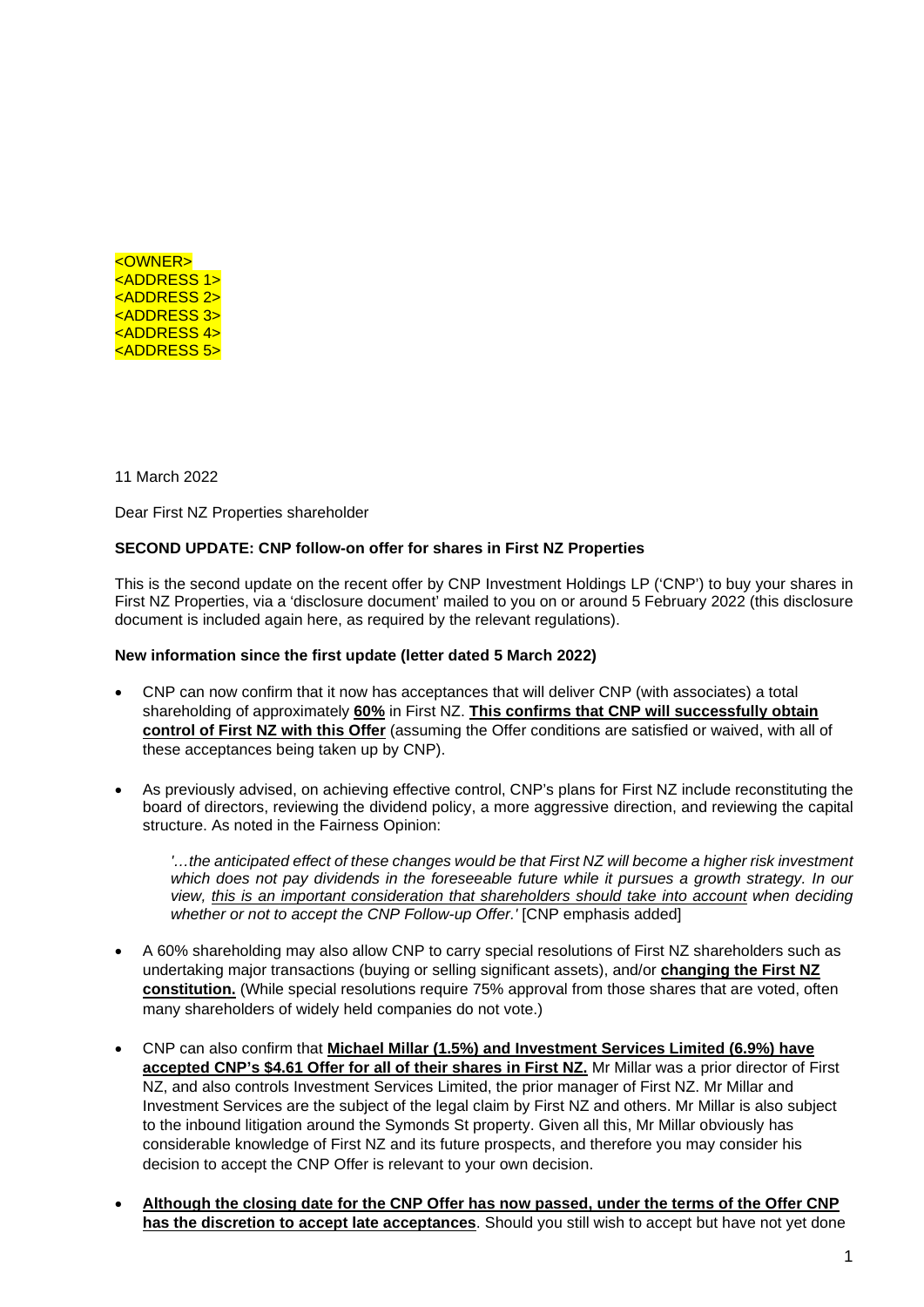so, please urgently email the enclosed Acceptance and Share Transfer Form to craig@pagetcapital.co.nz. If you need help scanning the completed Acceptance and Share Transfer Form, or help emailing it, you may consider asking a family member to assist, or call me on the number below.

## **Contact details**

If you have any questions, you can phone me on 021-615-625 or email me at craig@pagetcapital.co.nz.

Yours sincerely

Craig Priscott On behalf of CNP Investment Holdings LP

This document is not financial or investment advice. It does not take into account your objectives, financial situation or the needs of individuals. Undue reliance should not be placed on any forward-looking information contained within, which involves inherent risks and uncertainties. No outcomes or returns are promised by any person and there is no obligation to provide any update in respect of any future matters should circumstances change. If you are in doubt as to any aspect of this Offer, you should consult your financial or legal adviser.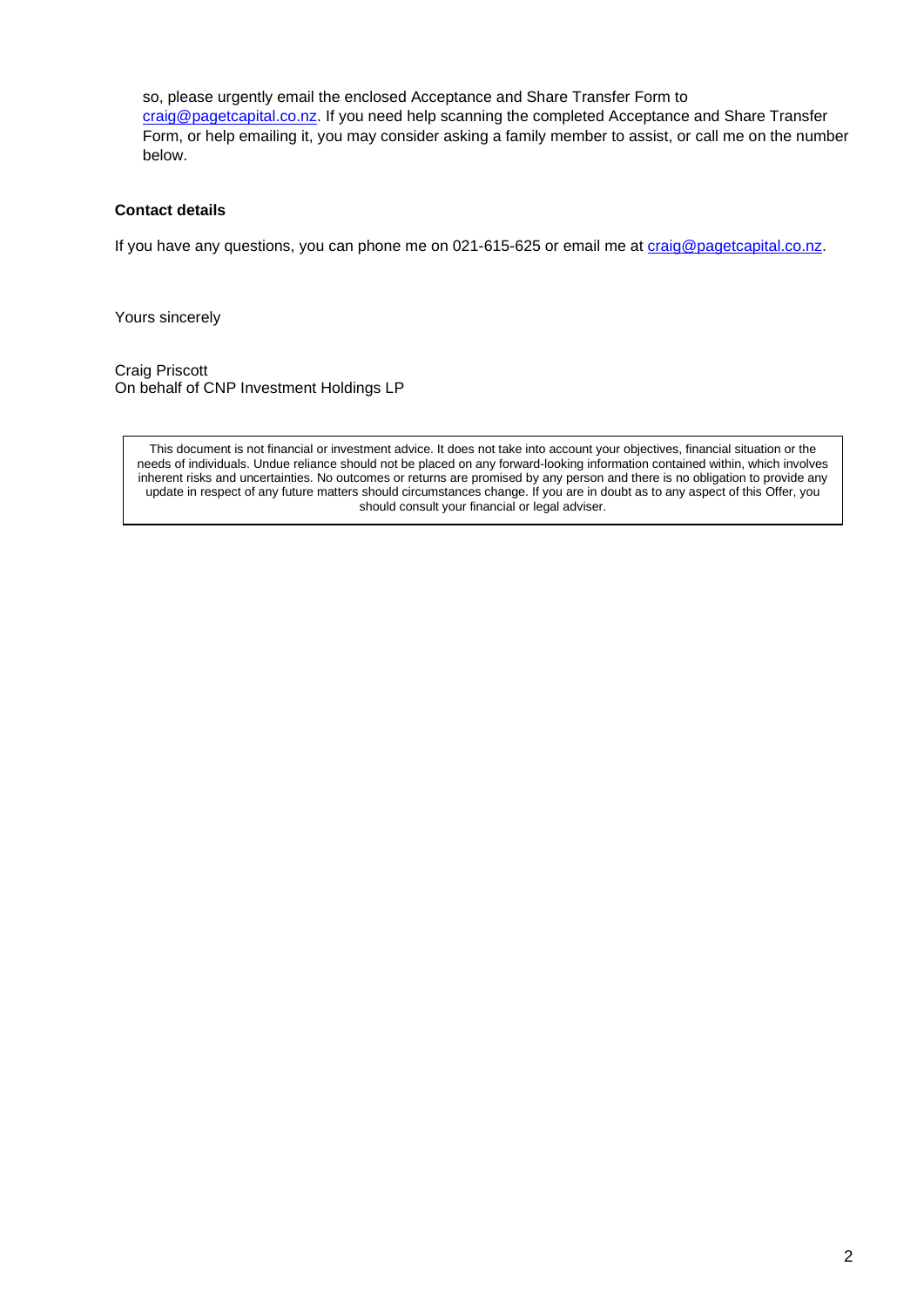# **Follow-on offer for your shares in First NZ Properties Limited @ \$4.61**

#### **Important information**

This is an unsolicited offer by CNP Investment Holdings LP to buy your shares in First NZ Properties Limited ('First NZ' and 'First NZ Shares').

**Make sure you read carefully and understand all of the terms of this unsolicited offer, including any fine print in this document or in any other documents or forms relating to the offer. Find out what your investment is really worth before selling it. You can find out how much your investment is likely to be worth from an authorised financial adviser or the company or other entity that offers the investment.** 

| Offer price                  | \$4.61 per share            | Fair estimate of value   | \$4.61 per share                   |
|------------------------------|-----------------------------|--------------------------|------------------------------------|
| Offer price for              | \$ <offer price=""></offer> | Fair estimate of value   | <b>\$<fair estimate=""></fair></b> |
| individual offeree's         |                             | for individual offeree's |                                    |
| shares                       |                             | shares                   |                                    |
| Total offer price for        | \$3,457,500 (for 750,000    | Total fair estimate of   | \$3,457,500 (for 750,000           |
| offerees collectively        | shares)                     | value for offerees       | shares)                            |
|                              |                             | collectively             |                                    |
| <b>Total offer price for</b> | \$12,677,500 (for           | Total fair estimate of   | \$12,677,500 (for                  |
| offerees collectively if     | 2,750,000 shares)           | value for offerees       | 2,750,000 shares)                  |
| oversubscriptions            |                             | collectively if          |                                    |
| taken up in full             |                             | oversubscriptions        |                                    |
|                              |                             | taken up in full         |                                    |

#### **Offer price compared with fair estimate of value**

The estimates of value specified above are fair estimates of value as at 28 January 2022.

The fair estimate of value of \$4.61 per First NZ Share is based on the price that CNP recently acquired 144,609 First NZ Shares (representing approximately 3.6% of the First NZ Shares on issue) from two of First NZ's shareholders who are 'wholesale investors'. The key assumption underpinning this \$4.61 fair value estimate is that the two wholesale investors (as sellers) and CNP (as buyer) were reasonably informed as to the affairs of First NZ when these shares were transacted, and therefore that this represented an arms-length transaction.

The fair estimate of value is the opinion of CNP Investment Holdings LP (and has not been reviewed by an independent third party).

You can find out how much your investment is likely to be worth from an authorised financial adviser or the company or other entity that offers the investment.

The offer to you must remain open for a minimum of 30 days from the date of the offer. You have time to think about whether or not to accept the offer.

## **Terms of payment**

CNP reserves the discretion to make payment at any time after receiving an accepting shareholder's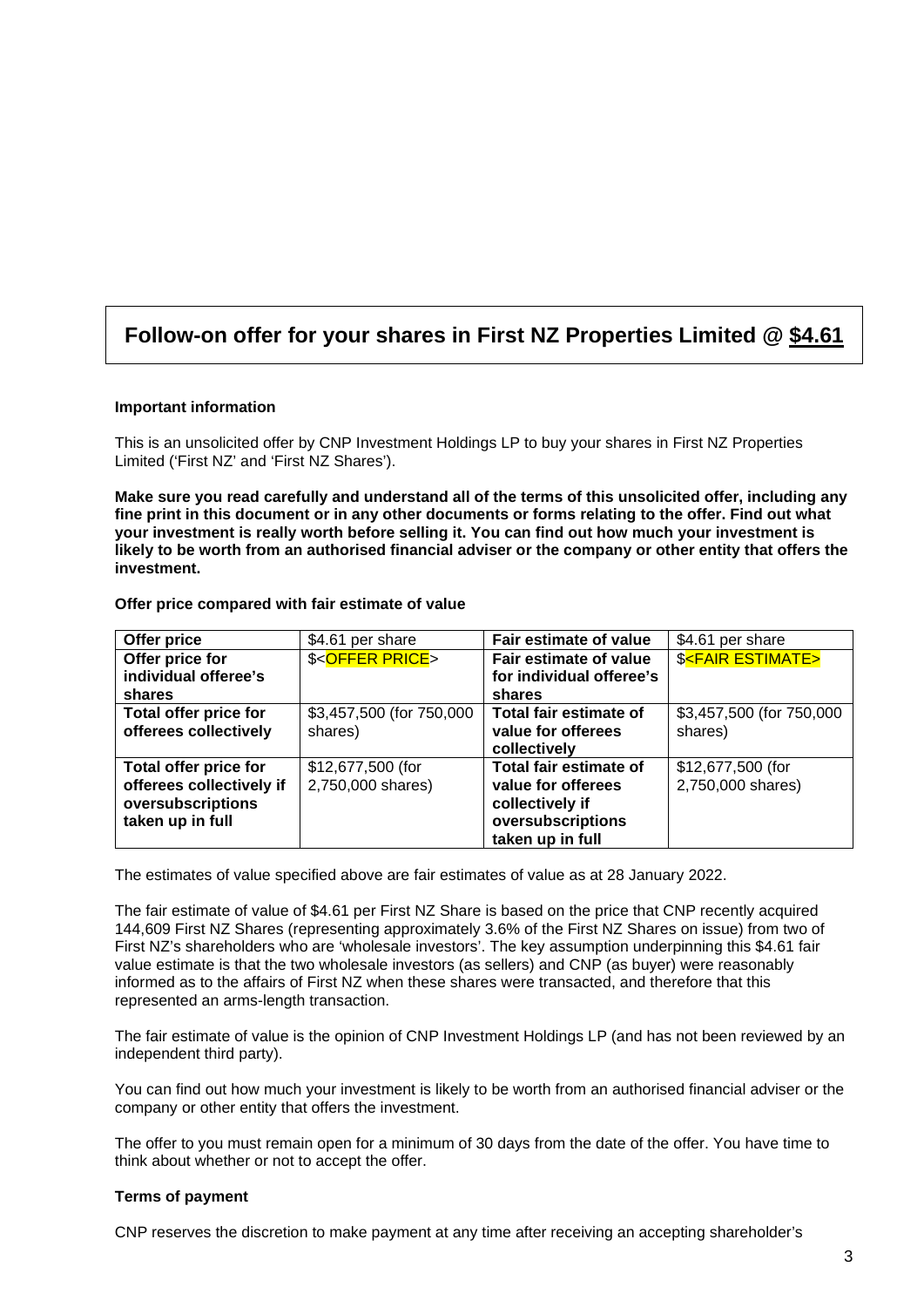Acceptance and Share Transfer Form. Regardless, all payments must occur no later than 31 March 2022. Payment will be made to the bank account specified by you (either in the Acceptance and Share Transfer Form or otherwise).

## **Key dates**

Date of the offer: 5 February 2022 Expiry date of the offer: 9 March 2022

## **Right to cancel**

If you accept the offer but then change your mind, you have the legal right to cancel the agreement under the Financial Markets Conduct Regulations 2014 (provided you do so within the time frames referred to below).

To cancel the agreement, you must—

- do both of the following:
	- o contact the offeror (see the offeror details below) and state that you want to cancel or withdraw from the agreement. You must do this within 10 Working Days after the date on which you accepted the offer; and
	- $\circ$  repay to the offeror the amount paid by the offeror to you under the agreement (if any). You must do this within 20 Working Days after the date on which you accepted the offer; or
- repay to the offeror the amount paid by the offeror to you under the agreement within 10 Working Days after the date on which you accepted the offer.

**Note**: A **Working Day** is a day of the week other than—

- a Saturday, a Sunday, Waitangi Day, Good Friday, Easter Monday, Anzac Day, Queen's Birthday, and Labour Day; and
- a day in the period commencing with 25 December in a year and ending with 2 January in the following year; and
- if 1 January falls on a Friday, the following Monday or, if 1 January falls on a Saturday or a Sunday, the following Monday and Tuesday; and
- if Waitangi Day or Anzac Day falls on a Saturday or a Sunday, the following Monday.

## **Offeror details**

CNP Investment Holdings LP, 22 Masons Ave, Herne Bay, Auckland 1011, craig@pagetcapital.co.nz. CNP Investment Holdings LP may nominate a related entity to acquire the First NZ Shares under the Offer. However CNP Investment Holdings LP will remain responsible for its obligations under this Offer, including payment.

## **Further important information**

The Financial Markets Authority (the **FMA**) regulates New Zealand's financial markets, which includes monitoring and enforcing compliance with the law relating to unsolicited offers. The FMA's main objective is to promote fair, efficient, and transparent financial markets. Further guidance for investors, including in relation to unsolicited offers and on how to find an authorised financial adviser, is available on the FMA's Internet site http://www.fma.govt.nz.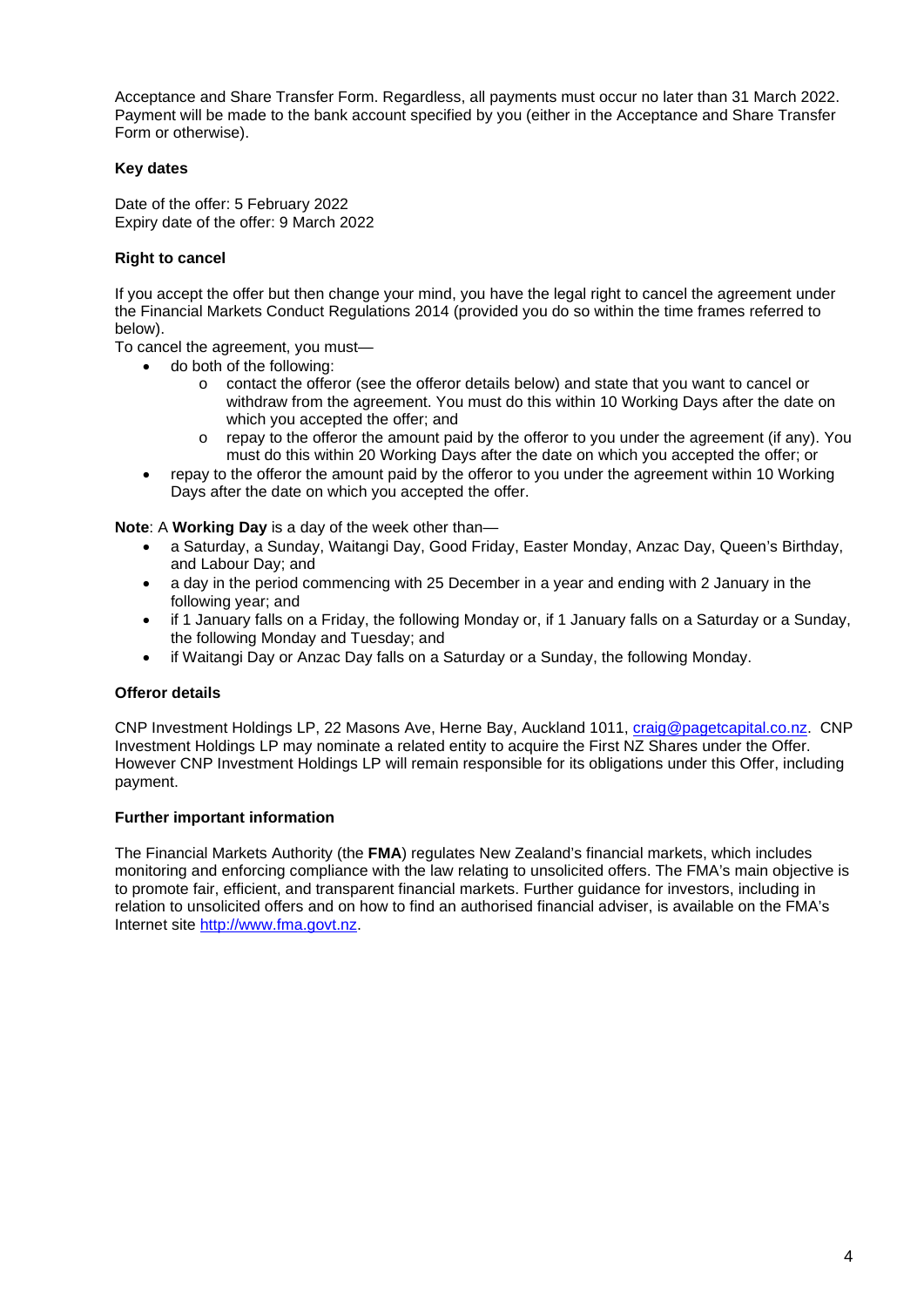# **Letter to First NZ shareholders from CNP Investment Holdings LP**

Dear First NZ Shareholder

This is a follow-on offer ('Offer') from CNP Investment Holdings LP ('CNP') for your shares in First NZ Properties Limited ('First NZ' and 'First NZ Shares') at a price of **\$4.61** per First NZ Share (as adjusted for dividends/distributions/other matters as set out in the Offer Summary).

Like the previous offer, CNP must comply with the Financial Markets Conduct Regulations 2014 ('Regulations'). First NZ is not subject to the Takeovers Code. Instead, the Regulations require that this Offer is characterised as an 'unsolicited offer', and contain the various legal warnings set out earlier in this document.

#### **Background to this new \$4.61 Offer**

CNP acquired 23.3% of First NZ at \$4.41 per share in late 2021 pursuant to a prior offer (being the \$4.50 headline offer price, less the ~9c November 2021 cash dividend). That earlier offer was over-subscribed, so CNP prioritised the acceptances on a first-come, first-served basis.

CNP also acquired additional First NZ shares outside the unsolicited offer framework. These purchases included the acquisition of 144,609 shares (~3.6% of the company) at \$4.61 per share, from two of First NZ's shareholders who were categorised as 'wholesale investors'.

Given the large number of First NZ shares acquired, CNP needed to raise capital from third parties to settle these transactions. In total, CNP (and its associates) now own 28.7% of First NZ.

#### **CNP is now seeking greater influence over First NZ**

Now that CNP has ended up with such a large minority stake, has considerable capital at risk, and has its own investors, CNP has decided that it needs to protect its initial investment by using this follow-on Offer to seek effective control of First NZ.

First NZ is a widely held company with approximately 250 shareholders and no individual shareholders with more than 10%. This means it is likely that effective control of First NZ is materially less than a 50.1% shareholding, because many shareholders of widely-held companies tend not to vote. All things considered, CNP believes that a shareholding in the vicinity of 30-40% may deliver CNP effective control of First NZ, and allow CNP (together with its associates) to control the appointment of the board of directors.

The 750,000 First NZ Shares sought under this Offer represents an additional shareholding of 18.4%. This would increase the stake of CNP (together with its associates) to 47.2%. Taking up oversubscriptions would obviously increase CNP's ownership even further.

Assuming it is successful in gaining effective control, CNP's plans for First NZ currently include:

- 1. Re-constituting the First NZ Board as required, to ensure that CNP's director appointees are in the majority (this in no way reflects poorly on the current directors, who CNP believes are doing an admirable job in challenging circumstances). These appointments will likely add additional cost to First NZ, as directors fees will need to be paid by the company. CNP's expectation is that the Board will then pursue the strategies set out below;
- 2. Reviewing First NZ's dividend policy, to determine whether group earnings should be retained within the company to fund growth and address its litigation issues, rather than being paid out as dividends;
- 3. Pushing the company forward more aggressively, with a higher risk tolerance, including seeking out new investments and/or churning the existing portfolio;
- 4. Reviewing the First NZ capital structure, in order to determine whether debt should be employed to fund new acquisitions, or new equity raised, or both.

Although these strategies 2-4 will ultimately be a decision for the First NZ Board acting in the best interests of the company, the anticipated effect of these changes would be that First NZ becomes a higher risk investment which does not pay dividends for the foreseeable future while it pursues a growth strategy.

CNP appreciates that there will be mixed views among other First NZ shareholders as to these plans. Some shareholders may have a higher risk tolerance, be interested in contributing further capital to grow the Company, and/or happily forgo dividends (if that is the outcome of the capital structure and dividend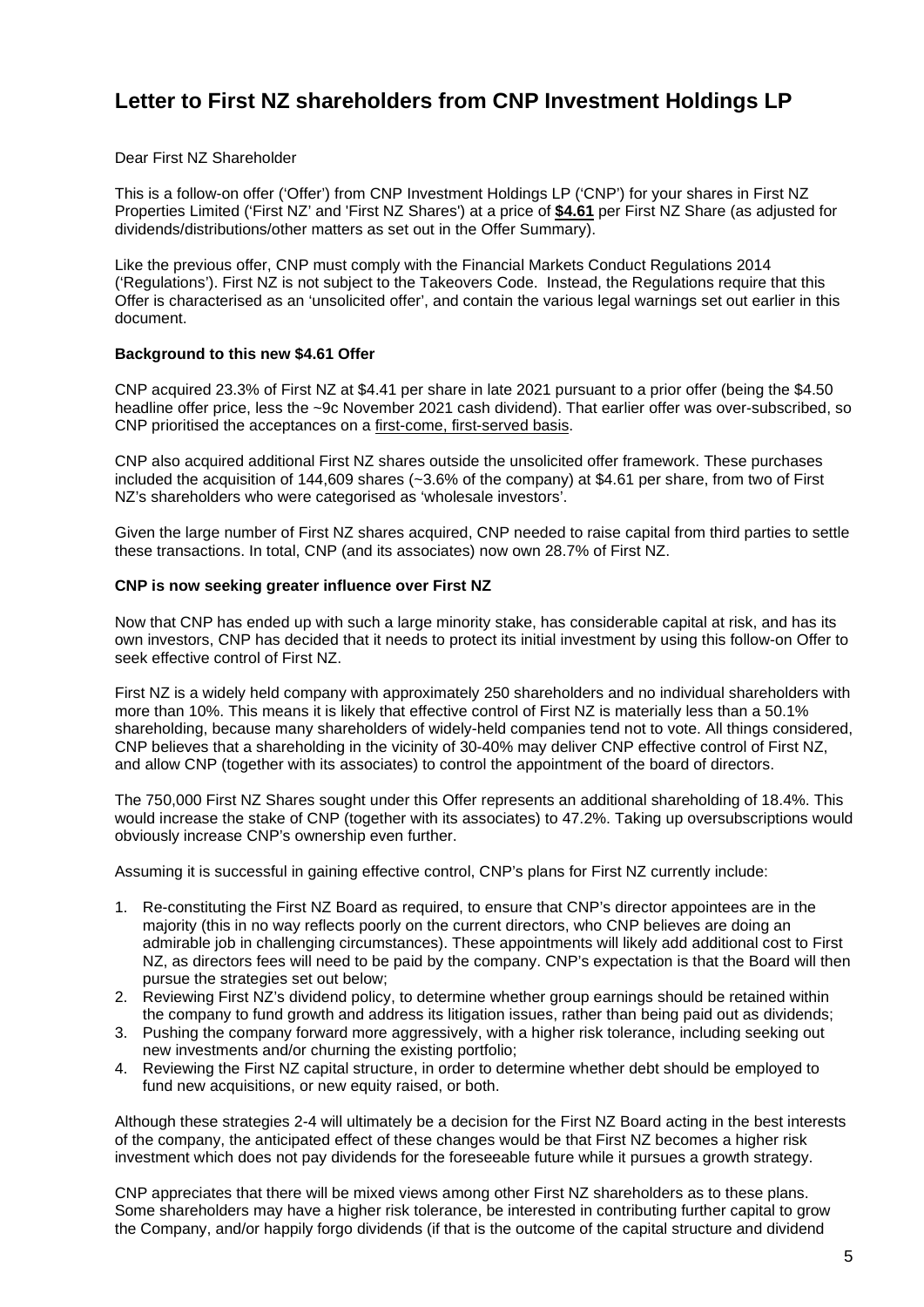policy reviews). However, other shareholders may rely on these regular dividends and/or will be concerned about the possibility of having their shareholding diluted via a capital raising in which they are unable or unwilling to participate.

If you fall into the latter category, or have a lower risk appetite, then you may decide this is an appropriate time to sell.

## **First NZ's troubled history and ongoing issues**

All shareholders should be aware by now of First NZ's troubled history. These include the alleged fraud by the prior CEO, mismanagement and poor governance under the prior management regime, utilising family members as directors, undisclosed related party payments, unconsented major transactions, and the withdrawal of Directors & Officers insurance by First NZ's underwriter (this in itself is relatively rare). Finally, there is the limited liquidity for the First NZ shares on the Syndex platform.

Unfortunately, in December 2021 (after CNP made its original offer, and also after the November Fairness Opinion) First NZ advised shareholders of further bad news, being the lodgement of legal proceedings against a key property-owning subsidiary of First NZ. This was conveyed in a letter to shareholders dated 15 December 2021 (see: https://www.fssmanagement.co.nz/wp-content/uploads/2021/12/First-NZ-Claimagainst-Symonds110-Ltd-December-15-2021.pdf). The Plaintiff is suing the First NZ subsidiary for breach of warranty and breach of the Fair Trading Act in relation to the aluminium cladding of a building at 110 Symonds St in Auckland, that was sold by that First NZ subsidiary in 2019. CNP understands that the cost to remedy the cladding issue may be in the vicinity of \$3m.

This litigation against First NZ is in itself very disappointing. Regardless of the litigation's merits (which CNP expresses no opinion on), litigation is never a good thing. Perhaps more concerningly though, is that this latest lawsuit raises further questions as to whether there may be additional legacy issues that have not yet surfaced. The possibility of these unknown risks, harking back to the prior management regime, is presumably a contributing factor to the inability of the First NZ directors to obtain Directors & Officers insurance.

#### **Seismic problems persist at First NZ's Christchurch property**

A second pressing concern for First NZ are the issues around its Sheffield St property in Christchurch. According to Colliers (in its October 2021 valuation), some of this property's problems include:

- 1. Low seismic capacity of just over 20% NBS;
- 2. No natural disaster insurance cover protecting against earthquake damage; and
- 3. The building is specialised, and may prove difficult to lease if the current tenant defaults or does not renew (in CNP's opinion, the tenant operates in a challenging industry, as evidenced by a previous incarnation of the tenant going into receivership in 2014).

When this property was valued by Colliers in October 2021, the valuation deducted the (July 2020) estimated cost of the seismic repairs, being \$2.08m. However, that was very much a high level estimate, with the report at that time noting that 'these figures are still very approximate and would need to be reviewed by a quantity surveyor as detailed design is carried out…'. To the extent that the more detailed quantity surveyor cost estimate currently being sought by First NZ results in a considerable higher cost estimate (at very least the cost of construction materials has increased significantly since then), this would presumably imply a materially lower property valuation.

## **Macro issues**

In addition to the First NZ-specific issues noted above, since CNP's earlier First NZ offer was finalised and sent to the Board on 6 October 2021, domestic interest rates and inflation have risen materially, the NZX50 Gross Index has dropped by approximately 8.5%, and NZ is now facing an Omicron outbreak. CNP considers that all of these factors have negative connotations for the value of the First NZ Shares.

#### **Why are First NZ's problems relevant to this Offer?**

As is obvious from the above, First NZ is unfortunately no 'ordinary' company. Rather, it faces a litany of issues, with accompanying risk to shareholders. In CNP's view, these greater-than-usual potential risks means in is inappropriate to apply standard, business-as-usual valuation principles (such as those used in the November 2021 Fairness Opinion) to a troubled company like First NZ. For example, one valuation methodology the Fairness Opinion uses is the Net Realisable Value method, which assumes a hypothetical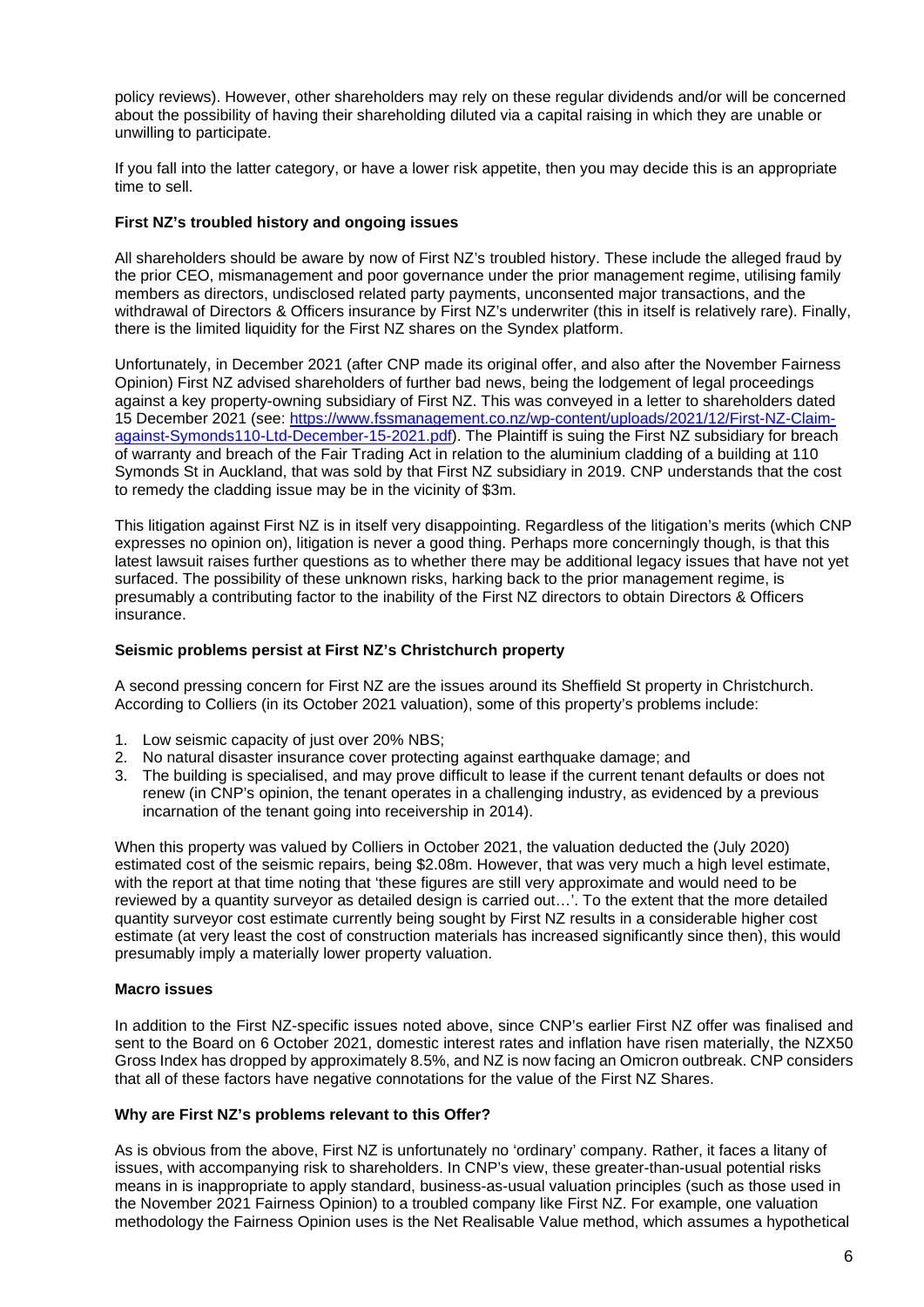windup over 6-12 months. However, there is no suggestion this will occur (CNP would not support it) and in any event the litigation problems facing First NZ may take a number of years to be concluded.

For the above reasons, CNP believes the most appropriate valuation benchmarks for First NZ are actual, real-world, arms-length transactions in First NZ Shares. Recent such transactions include:

- 1. The acquisition by CNP of a large minority stake in First NZ at \$4.41 per share; and
- 2. The acquisition by CNP of 144,609 shares (being ~3.6%) at \$4.61 per share, from two of First NZ's larger shareholders who are 'wholesale investors'.

This latter transaction, in which both of the selling shareholders were 'wholesale investors' under the Financial Markets Conduct Act 2013, is the transaction on which CNP has based this Offer. In CNP's opinion, the representatives of both of these wholesale investors were relatively sophisticated (one was a financial adviser) and had a good understanding of First NZ's problems and future prospects. As First NZ shareholders, these wholesale investors also had access to the November 2021 Fairness Opinion.

## **Contact**

Thank you for taking the time to consider this Offer carefully. If you have any questions, please email me at craig@pagetcapital.co.nz, or call me on 021 615 625.

Yours sincerely

Craig Priscott On behalf of CNP Investment Holdings LP

This document is not financial or investment advice. It does not take into account your objectives, financial situation or the needs of individuals. Undue reliance should not be placed on any forward-looking information contained within, which involves inherent risks and uncertainties. No outcomes or returns are promised by any person and there is no obligation to provide any update in respect of any future matters should circumstances change. If you are in doubt as to any aspect of this Offer, you should consult your financial or legal adviser.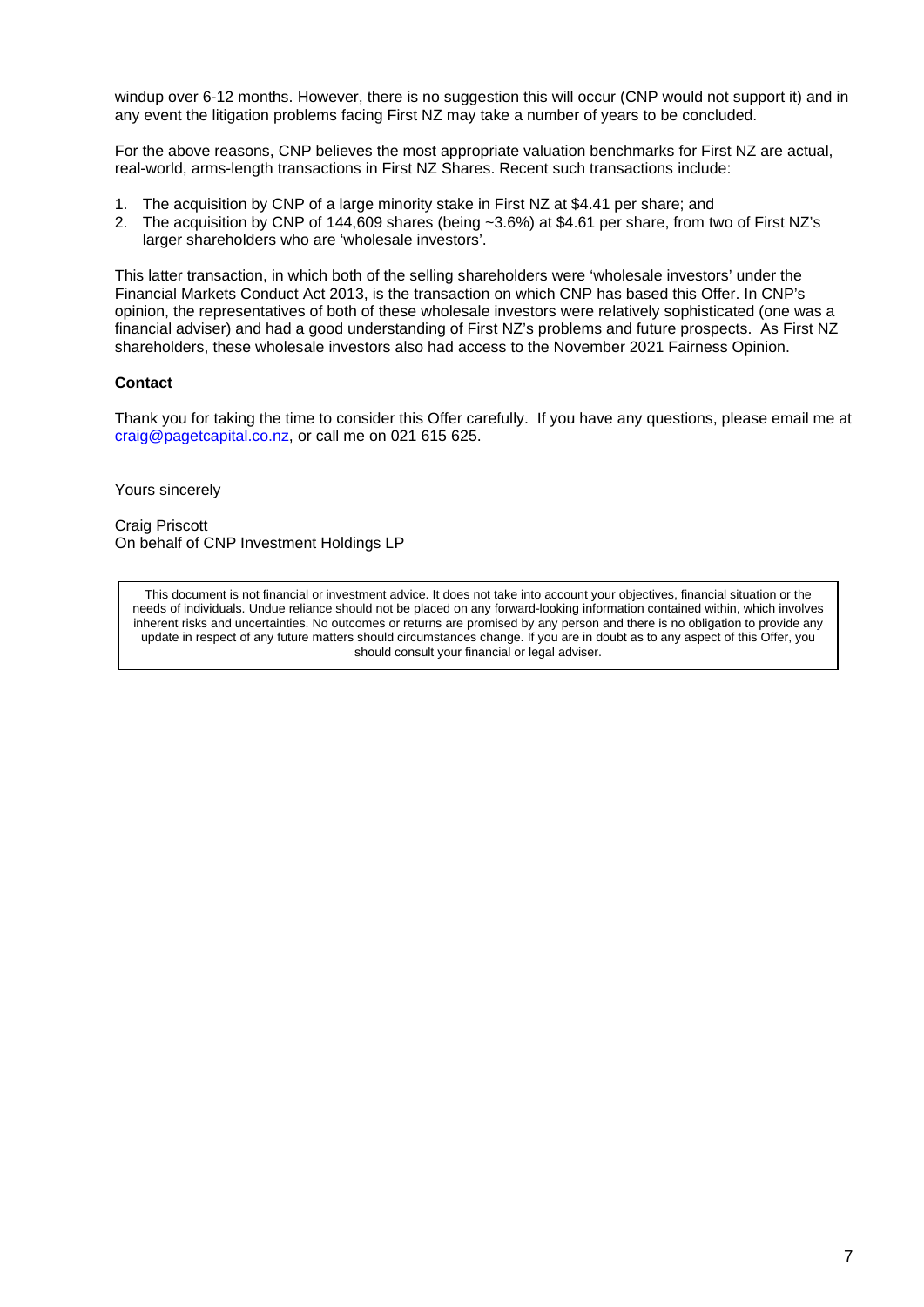## **OFFER SUMMARY**

CNP is offering to acquire some or all of your First NZ Shares on the following terms and conditions:

| <b>Offer Price</b>                                | NZ\$4.61 in cash for each First NZ Share that you choose to sell, less all gross<br>distributions/dividends (but excluding imputation credits) per share - either paid<br>to you, declared by First NZ, or with a record date - between 24 January 2022<br>(the "Reference Date") and the Payment Date (for each seller).                                                                                                                                                                                                                                                                               |  |  |  |
|---------------------------------------------------|---------------------------------------------------------------------------------------------------------------------------------------------------------------------------------------------------------------------------------------------------------------------------------------------------------------------------------------------------------------------------------------------------------------------------------------------------------------------------------------------------------------------------------------------------------------------------------------------------------|--|--|--|
| <b>Other Adjustments to</b><br><b>Offer Price</b> | It is possible (albeit unlikely) that after the Reference Date, First NZ announces<br>or completes a share split or consolidation, a share buyback or redemption or<br>cancellation, an issue of new securities, or some other event (other than a<br>distribution/dividend that has already been taken into account above) that<br>changes the capital structure of First NZ in some way (such as increasing or<br>decreasing the number of shares outstanding, and the value per share).                                                                                                              |  |  |  |
|                                                   | If such an event will become effective or have a record date prior to the Payment<br>Date (for each seller), then the Offer Price will be adjusted such that it remains at<br>the same % of Net Asset Value per First NZ Share immediately after the event<br>that it was immediately prior to the event (i.e. the economic terms of the Offer for<br>shareholders and CNP remain substantially the same as they would have been<br>had the relevant event not occurred). CNP will advise shareholders if it becomes<br>aware of such an event, with relevant details as to any Offer Price adjustment. |  |  |  |
|                                                   | If one or more of these events occurs, but for any reason is not factored into the<br>price paid by CNP to a selling investor (either because CNP was not aware of it,<br>or otherwise), then the selling shareholder agrees to pay or transfer or otherwise<br>account to CNP for the right, benefit or entitlement or payment received in<br>relation to the relevant First NZ Shares.                                                                                                                                                                                                                |  |  |  |
|                                                   | For clarity, nothing in this section limits CNP's reliance on the Offer Conditions<br>and any waiver of the Offer Conditions will not be a waiver of any adjustment to<br>the Offer Price under this term unless CNP expressly determines otherwise.                                                                                                                                                                                                                                                                                                                                                    |  |  |  |
| <b>No Brokerage Cost</b>                          | There are no brokerage costs. You will receive the Offer Price in full.                                                                                                                                                                                                                                                                                                                                                                                                                                                                                                                                 |  |  |  |
| <b>Offer Period</b>                               | The Offer is dated 5 February 2022 ("Offer Date") and remains open for<br>acceptance until 4pm on 9 March 2022 ("Closing Date"). CNP reserves the<br>right to take up acceptances under the Offer that are received after the Closing<br>Date, but is not obliged to.                                                                                                                                                                                                                                                                                                                                   |  |  |  |
| <b>Payment Date</b>                               | CNP reserves the discretion to make payment at any time after receiving an<br>accepting shareholder's Acceptance and Share Transfer Form. Regardless, all<br>payments must occur no later than 31 March 2022. Payment will be made to the<br>bank account specified by you (either in the Acceptance and Share Transfer<br>Form or otherwise).                                                                                                                                                                                                                                                          |  |  |  |
| <b>Total Offer</b>                                | The Offer is for 750,000 First NZ Shares, being 18.448% of the First NZ Shares<br>on issue. There is no minimum acceptance condition.                                                                                                                                                                                                                                                                                                                                                                                                                                                                   |  |  |  |
| <b>Oversubscriptions</b>                          | If CNP receives total acceptances in excess of the Total Offer, CNP may accept<br>oversubscriptions at its sole discretion up to a further 2,000,000 shares (so up to<br>2,750,000 First NZ Shares in total). If there are oversubscriptions, CNP will deal<br>with all acceptances at its sole discretion.                                                                                                                                                                                                                                                                                             |  |  |  |
| Change in number of<br><b>First NZ Shares</b>     | If for any reason the number of First NZ Shares outstanding changes prior to the<br>Payment Date, then the number of Shares for which CNP is offering under the<br>Total Offer and Oversubscriptions will change such that the same proportionality<br>is retained (i.e. that the Total Offer by CNP is still for 18.448% of the total shares<br>on issue in First NZ, and similarly for oversubscriptions).                                                                                                                                                                                            |  |  |  |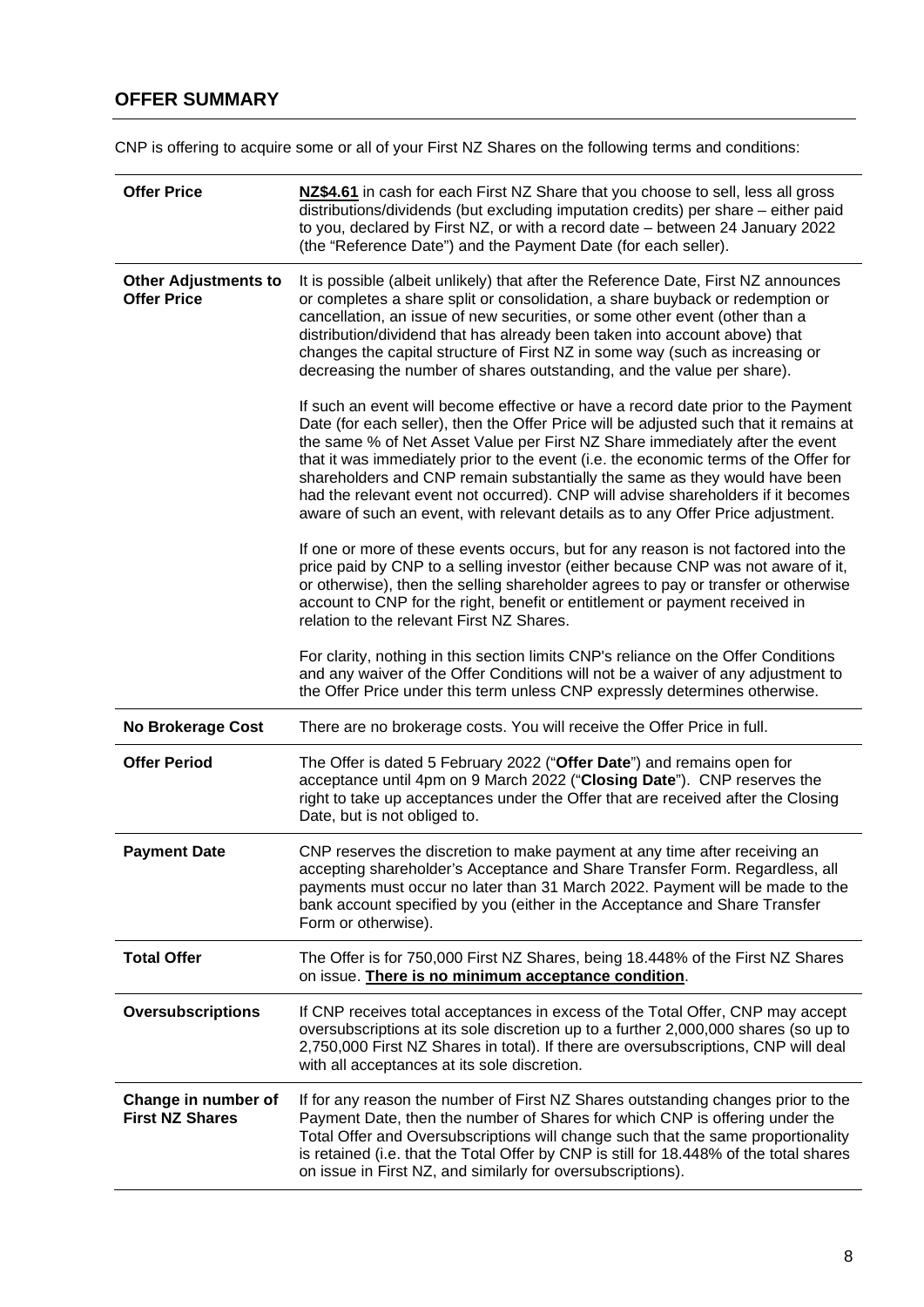| <b>Constitutional</b><br>Limitations | The limitations in the First NZ Constitution allow the board to refuse to register<br>transfers which would see a holder left with less than 3,000 First NZ Shares.<br>Therefore, you should ensure you are left with either no First NZ Shares, or at<br>least 3,000 First NZ Shares. |
|--------------------------------------|----------------------------------------------------------------------------------------------------------------------------------------------------------------------------------------------------------------------------------------------------------------------------------------|
| <b>How to ACCEPT</b>                 | To accept the Offer, complete the Acceptance and Share Transfer Form and<br>email it to craig@pagetcapital.co.nz. Alternatively, you can mail the form using<br>the envelope enclosed (bear in mind Covid-19 post delays).                                                             |
| <b>How to DECLINE</b>                | To decline the Offer, just ignore these documents and do nothing.                                                                                                                                                                                                                      |
| <b>Offer Conditions</b>              | The Offer is subject to the conditions below. Any or all of the conditions can be<br>waived in whole or in part by CNP at its absolute discretion.                                                                                                                                     |
| <b>Change of Mind</b>                | You may withdraw your acceptance of this Offer up until 10 working days after<br>the date you accepted it.                                                                                                                                                                             |
| <b>No Transfer</b>                   | If First NZ does not register the change of share ownership to CNP within 7<br>Working Days of payment, at the discretion of CNP the transaction shall be<br>cancelled and any monies refunded to CNP.                                                                                 |
| <b>Withdrawal of Offer</b>           | CNP may only withdraw this Offer with the permission of the Financial Markets<br>Authority.                                                                                                                                                                                            |
| <b>Legal Adviser to CNP</b>          | Russell McVeagh                                                                                                                                                                                                                                                                        |
| <b>Contact Information</b>           | For questions about the Offer or the Acceptance and Share Transfer Form,<br>please contact Craig Priscott, 021 615 625, craig@pagetcapital.co.nz.                                                                                                                                      |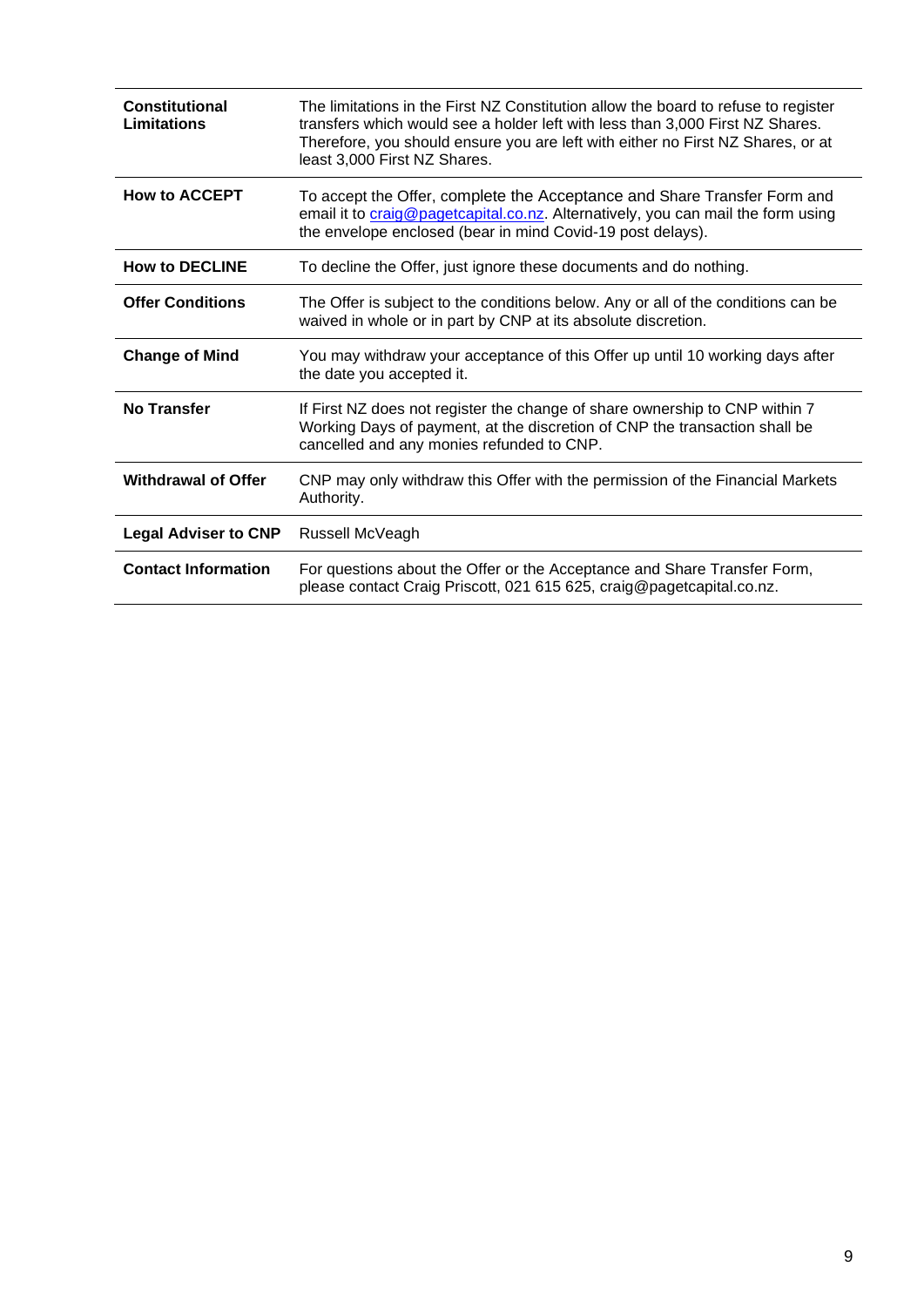## **OFFER CONDITIONS**

For clarity, the terms and conditions in the Acceptance and Share Transfer Form comprise part of the terms and conditions of the Offer, in addition to the terms and conditions set out below. Each condition below must be satisfied or waived by CNP (in its absolute discretion) by the Payment Date (for each seller). For the purposes of these conditions, a reference to 'First NZ' also includes any subsidiaries of First NZ.

- 1. None of the First NZ Shares are reclassified, subdivided, consolidated, redeemed or bought back by First NZ, no further shares, options, or other securities of any nature of First NZ are issued or made the subject of any option or agreement to issue, and there is no alteration of the rights, privileges or restrictions attaching to any First NZ Shares;
- 2. The business of First NZ is carried on in the normal and ordinary course and no unusual or abnormal payments or liabilities (including contingent liabilities) are made or incurred by First NZ;
- 3. None of the assets of First NZ are disposed of, or made the subject of any option, and no material contracts are entered into (such as a contract to acquire a property or shares, the management contract with FSS Management Limited, or a litigation settlement agreement), or materially varied, by First NZ;
- 4. No asset of First NZ is destroyed or damaged to an extent which materially affects the carrying on of the business of First NZ;
- 5. There is no alteration to the constitution of First NZ (including its subsidiaries) or FSS Management Limited;
- 6. No liquidator, receiver, receiver and manager, administrator (voluntary or otherwise), statutory manager or similar official is appointed to First NZ or is appointed in relation to any of its assets, and no proceedings or other action to appoint any such party is commenced or taken;
- 7. No resolution is passed for any amalgamation or liquidation of First NZ and First NZ is not involved in, or subject to, any other unsolicited offer, takeover offer, merger, share buyback, share split or consolidation, share redemption or scheme of arrangement (or any agreement or proposal relating to the foregoing occurs);
- 8. There being no event, change, circumstance or condition that has occurred on or after the Offer Date that has had, or could reasonably be expected to have, in the opinion of CNP, a material adverse effect as compared with the position absent the event, change, circumstance or condition. A material adverse effect would will include (without limitation) any independent report received by First NZ on the cost of the seismic works at First NZ's Sheffield St property concluding that the cost of the seismic works required to increase the NBS to 67% or greater is materially higher than the current estimate of \$2.08m, any default or breach of a First NZ lease by a First NZ tenant, the insolvency of one of First NZ's tenants, the termination of one of First NZ's leases, and/or any material reduction in the amount of rent paid or payable in relation to a First NZ property by a First NZ tenant (whether due to Covid-19 restrictions or otherwise);
- 9. No proceedings, other than any which have commenced prior to the Offer Date, being notified, threatened or commenced against First NZ and there is no material increase in the scope or quantum of any claim made under any of the existing proceedings against First NZ;
- 10. No assets of First NZ are, or could reasonably be, subject to any option, forfeiture or termination, transfer, any right of pre-emption, or any other right that could be adverse to First NZ or CNP in the event of an increase in CNP's shareholding in First NZ;
- 11. No event of default, potential event of default, repayment event, prepayment event or event of review (however described) under any agreement or instrument to which First NZ is subject occurring, or will occur, as a consequence of an increase in CNP's shareholding in First NZ;
- 12. There is no order issued by any court of competent jurisdiction in New Zealand, any regulator or other legal restraint or prohibition making implementation of this Offer, or any aspect of it, void, unenforceable or illegal;
- 13. The S&P/NZX 50 Index (Gross) does not close below 11,750 on any day between the Offer Date and the Payment Date;
- 14. The S&P/NZX All Real Estate Index does not close below 1,775 on any day between the Offer Date and the Payment Date.

If the Offer does not become unconditional before the Payment Date, it will lapse and all Acceptance and Share Transfer Forms received by CNP will be cancelled and of no effect. CNP will advise accepting shareholders if the Offer does not become unconditional. If there is an inconsistency between the terms and conditions of the Offer and the provisions of (or the application of the provisions of) the Financial Markets Conduct Regulations 2014 the provisions of (or the application of the provisions of) the Financial Markets Conduct Regulations 2014 will prevail.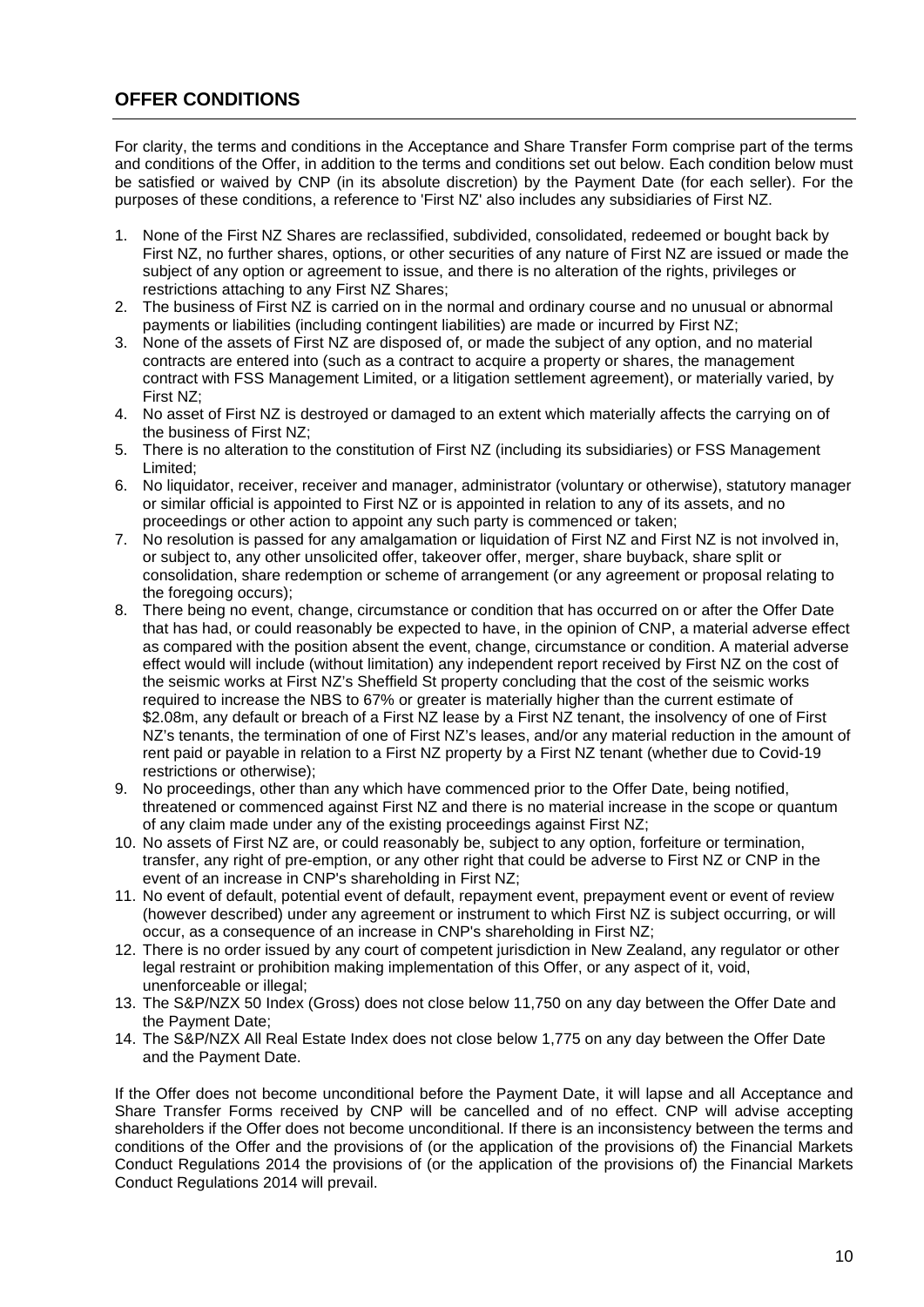## **ACCEPTANCE AND SHARE TRANSFER FORM – First NZ follow-on Offer**

<OWNER>

<ADDRESS 1> <ADDRESS 2> <ADDRESS 3> <ADDRESS 4> <ADDRESS 5> **Number of First NZ Shares held:** (as at 28 January 2022)

<SHARES>

**Holder number:** 

<HOLDER NUMBER>

**IMPORTANT**: This form, and the accompanying document, are important documents and require your attention. Please read them carefully.

#### **WHAT IS THIS FORM FOR?**

This Acceptance and Share Transfer Form is to be used to accept the Offer detailed in the accompanying document from CNP Investment Holdings LP ("**CNP**") to purchase shares ("**First NZ Shares**") in First NZ Properties Limited ("**First NZ**").

If you wish to accept the Offer, please complete and return this Acceptance and Share Transfer Form in accordance with the instructions below. If you do not wish to sell your First NZ Shares, you do not need to take any action.

Beneficial ownership of, and title to, the First NZ Shares which are the subject of an Acceptance and Share Transfer Form shall pass to CNP, and the registration of the transfer of those First NZ Shares shall take place, contemporaneously with the payment for such First NZ Shares being made in accordance with the Offer.

#### **TERMS OF ACCEPTANCE AND POWER OF ATTORNEY**

By signing this form, you:

- accept the Offer for the number of Shares in the box below labelled "Number of First NZ Shares you wish to sell" ("**Accepted Shares**"), subject to the terms of the Offer, and transfer title to the Accepted Shares to CNP or its nominee;
- without limitation to any other matter, you undertake, represent and warrant to CNP that:
	- a) you are the sole legal and beneficial owner of the Accepted Shares, or are the legal owner and have the necessary power, capacity and authority to sell and transfer any or all of the Accepted Shares;
	- b) to the extent required by CNP pursuant to the terms of the Offer you will pay, transfer or account to CNP for benefits on the Shares accruing on or after the Reference Date as provided for in the column titled "Other Adjustments to Offer Price";
	- c) legal and beneficial title to all of the Accepted Shares which are taken up by CNP will pass to CNP, free of all security interests, charges, liens, mortgages, encumbrances and adverse interests and claims of any kind;
	- d) you will not, and will not attempt to, directly or indirectly, sell, transfer, or dispose of (or agree to do any of those things), any or all of the Accepted Shares (other than in accordance with this form); and
	- e) you irrevocably instruct First NZ to refuse to register any transfer of any or all of the Accepted Shares except for transfers to CNP pursuant to this form;
- confirm to CNP that this form has been duly and validly completed and signed;
- confirm and certify to CNP (for the purposes of section 95(5) of the Companies Act 1993) that any share certificate relating to the Accepted Shares has been lost or destroyed or will be destroyed by you immediately following beneficial ownership to the Accepted Shares passing to CNP in accordance with the terms hereof and irrevocably indemnify First NZ and each director of First NZ against any losses that arise from or in connection with your certification and confirm that you will promptly provide any further indemnity required by the First NZ Board in this regard; and
- authorise CNP, in its discretion, to treat any Acceptance and Share Transfer Form as valid, and to rectify any errors in, or omissions from, your Acceptance and Share Transfer Form to enable that form to constitute a valid acceptance of the Offer and to facilitate the transfer of your First NZ Shares.

#### **NUMBER OF SHARES**

#### **Number of First NZ Shares you wish to sell:**

Notes - If you wish to accept the Offer and:

- If you hold less than 3,000 First NZ Shares, you should accept the offer for all of your First NZ Shares
- If you are only selling a portion of your shares, you should not leave yourself with less than 3,000 First NZ Shares (as the Board may not allow the transfer of your First NZ Shares to be registered).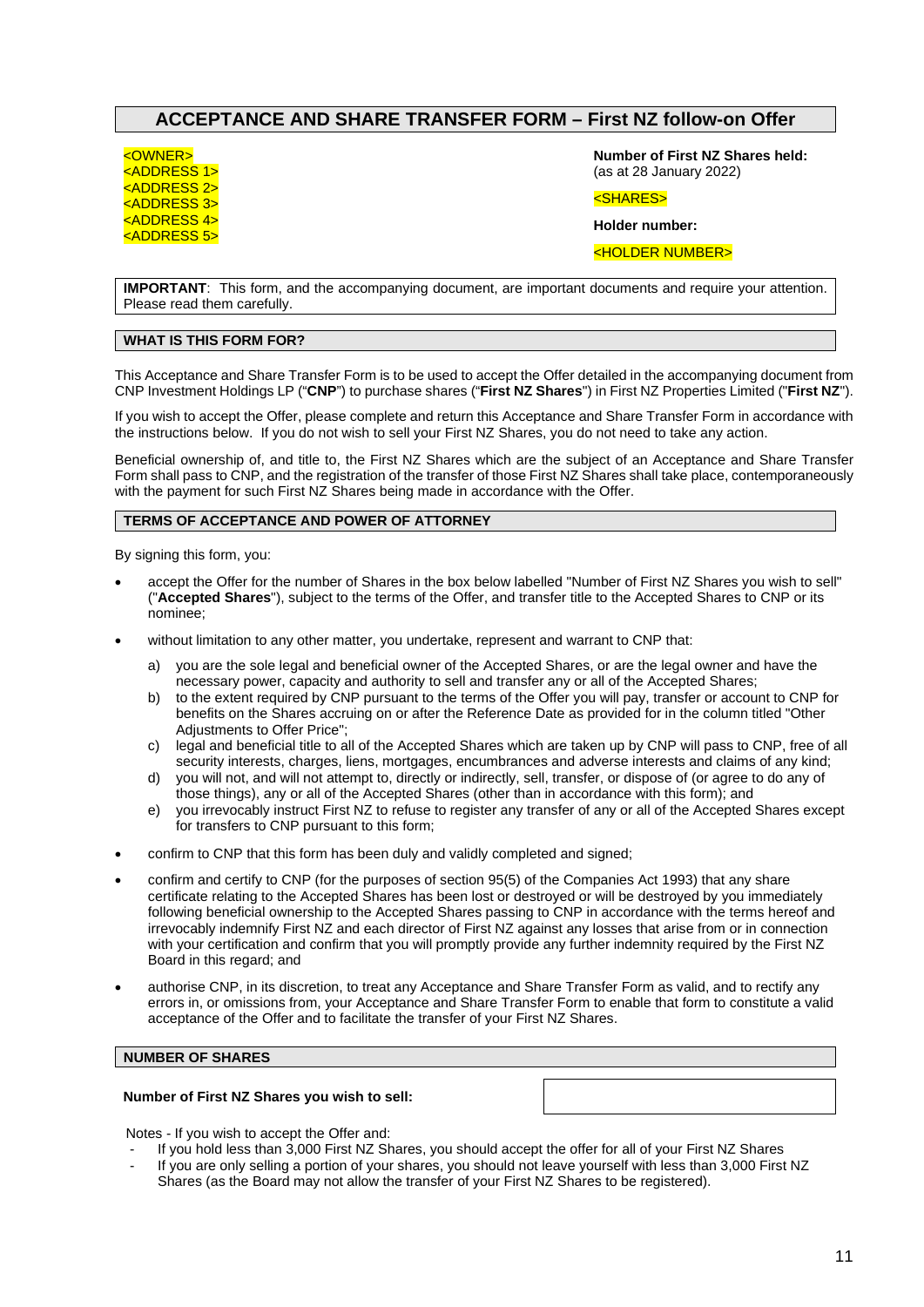| <b>SIGN HERE</b>                                               |                                    |      |
|----------------------------------------------------------------|------------------------------------|------|
|                                                                |                                    |      |
| FOR AN INDIVIDUAL, TRUSTEES, OR HOLDER<br>OF POWER OF ATTORNEY | <b>FOR A COMPANY</b>               |      |
| Your signature(s) / signature(s) of your attorney(s):          | Signed on your behalf by:          |      |
|                                                                |                                    |      |
|                                                                |                                    |      |
|                                                                |                                    |      |
|                                                                | Director/Authorised Signatory(ies) |      |
| Dated and signed on the                                        | day of                             | 2022 |

| <b>CONTACT DETAILS OF SELLER (IN CASE OF QUERIES)</b> |                      |  |  |
|-------------------------------------------------------|----------------------|--|--|
|                                                       |                      |  |  |
| <b>Phone Number:</b>                                  |                      |  |  |
|                                                       |                      |  |  |
| <b>Email Address:</b>                                 | $^{\textregistered}$ |  |  |
|                                                       |                      |  |  |

#### **PAYMENT DETAILS**

Payment in NZD will be made electronically directly into the New Zealand bank account that you specify below. *If possible, please specify the same bank account that your First NZ dividends are paid into. Please print the bank account number so that it is clearly visible. CNP will not be liable for your errors.* 

| <b>Account Name:</b>       |                                                                                                                                              |
|----------------------------|----------------------------------------------------------------------------------------------------------------------------------------------|
| <b>Account Number:</b>     | Bank<br><b>Branch</b><br>Suffix<br><b>Account Number</b><br>$\overline{\phantom{a}}$<br>$\overline{\phantom{a}}$<br>$\overline{\phantom{a}}$ |
| <b>Bank Name:</b>          |                                                                                                                                              |
| <b>Branch and Address:</b> |                                                                                                                                              |

#### **NOTES AND INSTRUCTIONS FOR COMPLETION**

- 1 **SIGNATURES:** Individuals, trustees and attorneys should sign and date this form where marked. Companies must sign in accordance with the Companies Act 1993 and their constitution (if any).
- 2. **PAYMENT:** CNP has no responsibility to verify any bank account details for you.
- 3. **JOINT HOLDERS:** If the Offered Shares are registered in the names of joint holders (including where there are multiple trustees of a trust), all holders must sign this form, except where the form is signed by an agent and/or attorney.
- 4. **POWER OF ATTORNEY:** If the form is signed under a power of attorney, the relevant power of attorney must be submitted with this form for noting and return. The certificate of non-revocation of power of attorney printed on this form must be completed, unless the attorney is a body corporate, in which case the attorney must sign and attach a certificate of non-revocation of power of attorney in the form set out in the Property Law Act 2007.
- 5. **SENDING IN YOUR ACCEPTANCE:** Email the completed Acceptance and Share Transfer Form to craig@pagetcapital.co.nz or put it in the enclosed pre-addressed and prepaid envelope and mail it as soon as possible, but in any event so as to be received not later than 4pm on the Closing Date.
- 6. **INTERPRETATION:** A reference to "you' is a reference to the registered shareholder(s) printed at the head of this form and, accordingly, references to you in the singular shall include the plural. Capitalised terms used but not defined in this form have the meanings given to them in the accompanying document.

If you have any questions in relation to this form, please email **craig@pagetcapital.co.nz** or call Craig Priscott **on 021-615-625.**